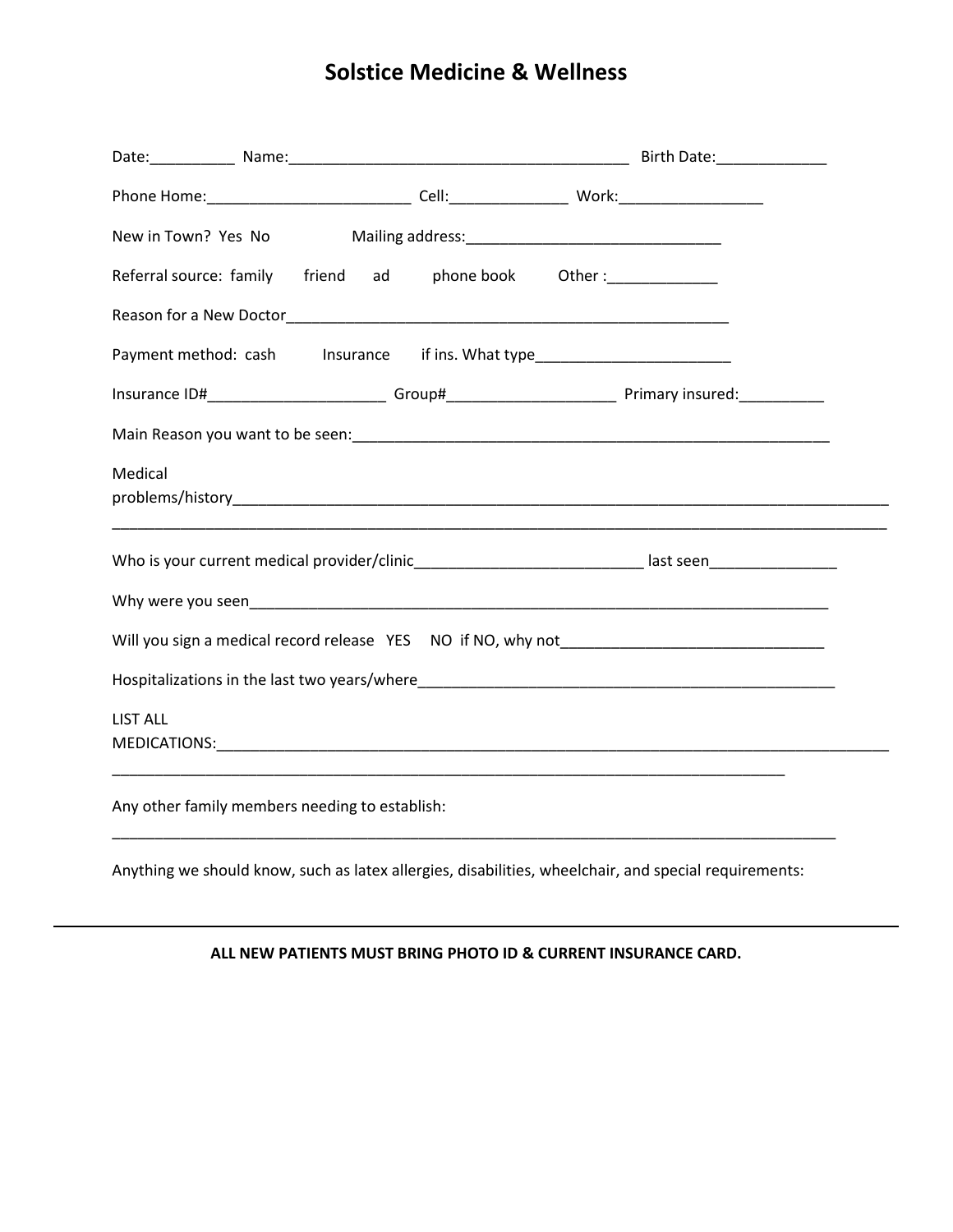### **Authorization to Bill Insurance**

|                                   | <b>SECTION 1: Patient Information</b>                             |                                                                                                                                                                                                                                                                                                    |      |                                                                                                                                                       |
|-----------------------------------|-------------------------------------------------------------------|----------------------------------------------------------------------------------------------------------------------------------------------------------------------------------------------------------------------------------------------------------------------------------------------------|------|-------------------------------------------------------------------------------------------------------------------------------------------------------|
|                                   |                                                                   |                                                                                                                                                                                                                                                                                                    |      |                                                                                                                                                       |
|                                   |                                                                   |                                                                                                                                                                                                                                                                                                    |      |                                                                                                                                                       |
|                                   | <b>SECTION 2: Benefits and Billing Information</b>                |                                                                                                                                                                                                                                                                                                    |      |                                                                                                                                                       |
|                                   |                                                                   |                                                                                                                                                                                                                                                                                                    |      |                                                                                                                                                       |
| C <sub>3</sub>                    |                                                                   | Please notify the front desk staff if your visit is related to an injury or accident $\infty$                                                                                                                                                                                                      |      |                                                                                                                                                       |
|                                   | I. Does your insurance have alternative medicine benefits? Yes No |                                                                                                                                                                                                                                                                                                    |      |                                                                                                                                                       |
|                                   |                                                                   |                                                                                                                                                                                                                                                                                                    |      |                                                                                                                                                       |
|                                   |                                                                   |                                                                                                                                                                                                                                                                                                    |      |                                                                                                                                                       |
|                                   |                                                                   | Does your plan require you to have a referral from you Primary Care Provider to receive coverage? Yes* No                                                                                                                                                                                          |      |                                                                                                                                                       |
|                                   |                                                                   |                                                                                                                                                                                                                                                                                                    |      |                                                                                                                                                       |
|                                   |                                                                   |                                                                                                                                                                                                                                                                                                    |      |                                                                                                                                                       |
|                                   |                                                                   |                                                                                                                                                                                                                                                                                                    |      |                                                                                                                                                       |
|                                   |                                                                   |                                                                                                                                                                                                                                                                                                    |      |                                                                                                                                                       |
|                                   |                                                                   |                                                                                                                                                                                                                                                                                                    |      |                                                                                                                                                       |
|                                   |                                                                   | Is your Primary Insurance Policy a (circle): POS PPO EPO HMO Don't Know Other (specify):                                                                                                                                                                                                           |      |                                                                                                                                                       |
|                                   |                                                                   |                                                                                                                                                                                                                                                                                                    |      |                                                                                                                                                       |
|                                   |                                                                   |                                                                                                                                                                                                                                                                                                    |      |                                                                                                                                                       |
|                                   |                                                                   |                                                                                                                                                                                                                                                                                                    |      |                                                                                                                                                       |
|                                   |                                                                   | The policy holder is my: ___________________________(specify relationship) Policy Holder's Gender (circle): Male Female                                                                                                                                                                            |      |                                                                                                                                                       |
|                                   |                                                                   | Is your Secondary Insurance Policy a (circle): POS PPO EPO HMO Don't Know Other (specify):                                                                                                                                                                                                         |      |                                                                                                                                                       |
|                                   |                                                                   |                                                                                                                                                                                                                                                                                                    |      |                                                                                                                                                       |
|                                   | <b>SECTION 3: Guarantor Information</b>                           |                                                                                                                                                                                                                                                                                                    |      |                                                                                                                                                       |
|                                   |                                                                   |                                                                                                                                                                                                                                                                                                    |      | This section must be completed if someone other than the patient is financially responsible for the patient's account.                                |
|                                   |                                                                   |                                                                                                                                                                                                                                                                                                    |      |                                                                                                                                                       |
|                                   |                                                                   |                                                                                                                                                                                                                                                                                                    |      |                                                                                                                                                       |
|                                   |                                                                   | I hereby acknowledge that I am financially responsible for payment of all services rendered to the above-named patient and                                                                                                                                                                         |      |                                                                                                                                                       |
|                                   | that I am subject to all financial terms listed below.            |                                                                                                                                                                                                                                                                                                    |      |                                                                                                                                                       |
| X<br><b>Guarantor's Signature</b> |                                                                   |                                                                                                                                                                                                                                                                                                    | Date |                                                                                                                                                       |
|                                   |                                                                   |                                                                                                                                                                                                                                                                                                    |      |                                                                                                                                                       |
|                                   |                                                                   | I understand that all co-pays are due at the time of service and that I am financially responsible for all charges whether or not they are paid by my                                                                                                                                              |      |                                                                                                                                                       |
|                                   |                                                                   | insurance. I understand that finance charges will begin accruing on accounts that are 60 days past due for payment at a rate of 1.5% per month. I<br>further understand that excessively overdue accounts will be forwarded to an outside collection agency and I will be responsible for any fees |      |                                                                                                                                                       |
|                                   |                                                                   | generated as a result of collection efforts. I understand that some third-party payers may require that my medical information, including copies of                                                                                                                                                |      |                                                                                                                                                       |
|                                   |                                                                   | treatment notes, be submitted along with requests for payment. I hereby authorize Solstice Medicine & Wellness, LLC; Dr. Gina Escobar to<br>release all medical information necessary to secure payment of benefits from the third-party payers specified above, and I authorize the use of this   |      |                                                                                                                                                       |
|                                   |                                                                   |                                                                                                                                                                                                                                                                                                    |      | signature on all related submissions. I understand that this information may include medical information related to drug and alcohol abuse, sexually  |
| by me in writing.                 |                                                                   |                                                                                                                                                                                                                                                                                                    |      | transmitted diseases, HIV/AIDS and mental health. I understand that this authorization shall remain valid without expiration unless expressly revoked |
|                                   |                                                                   |                                                                                                                                                                                                                                                                                                    |      |                                                                                                                                                       |
| X<br>Patient's Signature          |                                                                   |                                                                                                                                                                                                                                                                                                    | Date |                                                                                                                                                       |
|                                   |                                                                   |                                                                                                                                                                                                                                                                                                    |      |                                                                                                                                                       |
| X                                 | Guardian/Representative's Signature                               |                                                                                                                                                                                                                                                                                                    |      |                                                                                                                                                       |
|                                   |                                                                   |                                                                                                                                                                                                                                                                                                    | Date |                                                                                                                                                       |

Relationship to Patient/Representative Authority

\_\_\_\_\_\_\_\_\_\_\_\_\_\_\_\_\_\_\_\_\_\_\_\_\_\_\_\_\_\_\_\_\_\_\_\_\_\_\_\_\_\_\_\_\_\_\_\_\_\_\_\_\_\_\_\_\_\_\_\_\_\_\_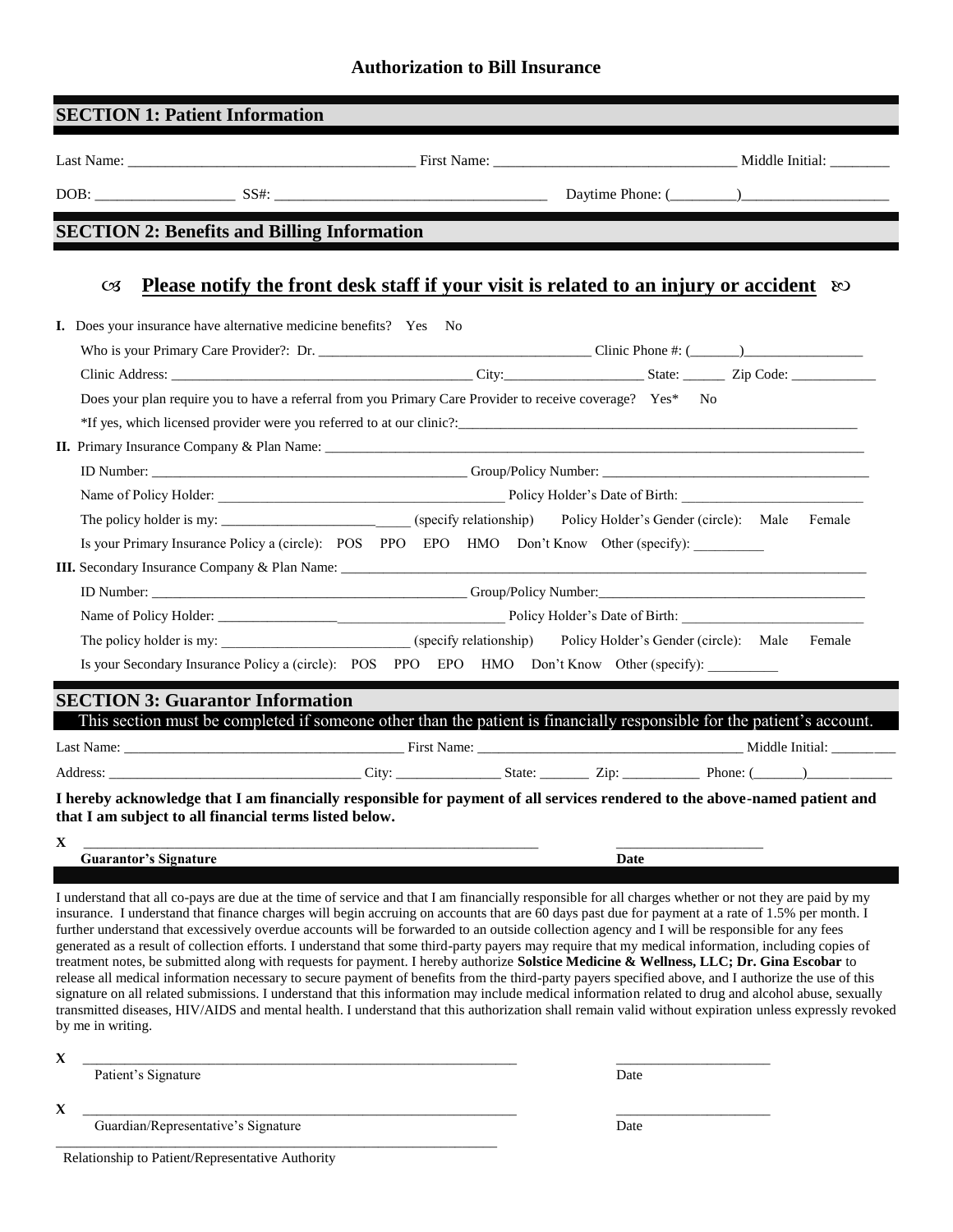#### **ADULT MEDICAL HISTORY (18 and up)**

| <b>Patient Name:</b>                                                                                   |                         | DOB:                                                                                                                                        |            |           |
|--------------------------------------------------------------------------------------------------------|-------------------------|---------------------------------------------------------------------------------------------------------------------------------------------|------------|-----------|
| Source of information:<br>[ ] Self                                                                     | Spouse                  | ] Family member<br>[ ] Another person                                                                                                       |            |           |
| <b>MEDICAL HISTORY</b>                                                                                 |                         |                                                                                                                                             |            |           |
| List all allergies (Foods, medications, environmental etc.):                                           |                         |                                                                                                                                             |            |           |
|                                                                                                        |                         |                                                                                                                                             |            |           |
| Please answer all questions that apply to you:                                                         |                         | High blood pressure                                                                                                                         | <b>YES</b> | <b>NO</b> |
| Asthma                                                                                                 | <b>YES</b><br><b>NO</b> | High cholesterol                                                                                                                            | <b>YES</b> | <b>NO</b> |
| Blood clots in leg or lung                                                                             | <b>YES</b><br><b>NO</b> | HIV infection/AIDS                                                                                                                          | <b>YES</b> | NO.       |
| Cancer (Location):                                                                                     |                         | Kidney disease                                                                                                                              | <b>YES</b> | <b>NO</b> |
| Chronic bronchitis or emphysema                                                                        | <b>YES</b><br><b>NO</b> | Liver, stomach, or bowel disorder                                                                                                           | <b>YES</b> | <b>NO</b> |
| Congestive Heart Failure                                                                               | <b>YES</b><br><b>NO</b> | Seizure disorder                                                                                                                            | <b>YES</b> | NO.       |
| Depression/Anxiety                                                                                     | <b>YES</b><br>NO        | <b>Stroke</b>                                                                                                                               | <b>YES</b> | <b>NO</b> |
| Diabetes                                                                                               | <b>YES</b><br><b>NO</b> | Thyroid disease                                                                                                                             | <b>YES</b> | <b>NO</b> |
| Heart disease                                                                                          | <b>YES</b><br><b>NO</b> | <b>Tuberculosis</b>                                                                                                                         | <b>YES</b> | <b>NO</b> |
| <b>Hepatitis</b>                                                                                       | <b>YES</b><br><b>NO</b> | Others not listed:                                                                                                                          |            |           |
| list below what medications, strength and for what condition.<br>Medication                            | <b>Dose</b>             | Are you presently taking medications to include prescription drugs, over the counter or herbal remedies? If YES, please<br><b>Frequency</b> |            |           |
|                                                                                                        |                         |                                                                                                                                             |            |           |
| Please list the date you received any of the following                                                 |                         |                                                                                                                                             |            |           |
| preventive health items:                                                                               |                         | Date of last Tetanus/Tdap vaccine:                                                                                                          |            |           |
| Date of last colonoscopy:                                                                              |                         | Date of last tuberculosis skin test<br>(PPD):<br>If PPD was positive, did you complete treatment?                                           |            |           |
| Date of last Shingles vaccine:                                                                         |                         | Date of last eye exam                                                                                                                       |            |           |
| Date of last pneumovax:                                                                                |                         | Date of last chest X ray:                                                                                                                   |            |           |
| <b>FEMALE HISTORY</b>                                                                                  |                         |                                                                                                                                             |            |           |
| Age of first menstrual period:                                                                         |                         | Date of last pap:                                                                                                                           |            |           |
| Number of pregnancies:                                                                                 |                         | Date of last mammogram:                                                                                                                     |            |           |
| Number of deliveries:                                                                                  |                         | Current birth control method:                                                                                                               |            |           |
| <b>SURGICAL/HOSPITALIZATION HISTORY</b>                                                                |                         |                                                                                                                                             |            |           |
| Please list all surgeries, date and if any complications/Also list recent hospitalizations and reason: |                         |                                                                                                                                             |            |           |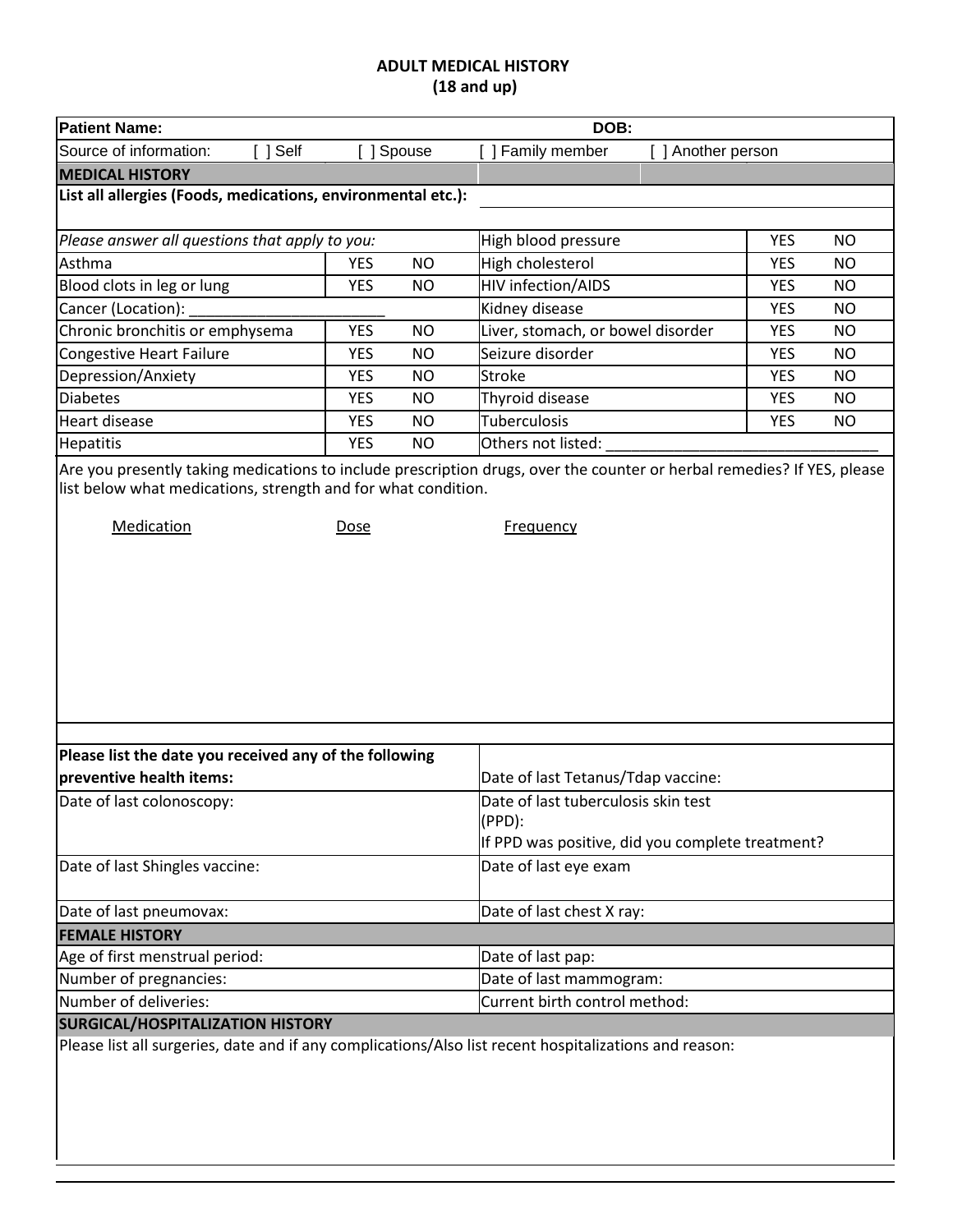| <b>SOCIAL HISTORY</b>                                                                                                     |            | Complete all that apply: |                                                                           |                          |                |
|---------------------------------------------------------------------------------------------------------------------------|------------|--------------------------|---------------------------------------------------------------------------|--------------------------|----------------|
| Do you drink alcohol?                                                                                                     | <b>YES</b> | NO.                      | How many drinks per week?                                                 |                          |                |
| Do you consume drugs?                                                                                                     | <b>YES</b> | NO.                      | What type of drugs?                                                       |                          |                |
| Did you ever smoke?                                                                                                       | <b>YES</b> | <b>NO</b>                | How many cigarettes per day?<br>When did you start? When did you<br>quit? |                          |                |
| How many years have you been smoking?                                                                                     |            |                          | Are you currently sexually active?                                        | <b>YES</b>               | <b>NO</b>      |
| Highest level of education:                                                                                               |            |                          | Do you consume caffeine?<br>If yes how many cups per day?                 | <b>YES</b>               | NO             |
| Marital Status:                                                                                                           |            |                          | Do you exercise weekly?<br>What type?                                     | <b>YES</b>               | <b>NO</b>      |
| What does your diet mostly consist of?                                                                                    |            |                          | What is your occupation?                                                  |                          |                |
|                                                                                                                           |            |                          |                                                                           |                          |                |
| FAMILY HISTORY: Have any of your blood relatives (Mother,                                                                 |            |                          | <b>Father, Brother, Sister, grandparents)</b>                             |                          | had any of the |
|                                                                                                                           |            |                          |                                                                           |                          |                |
| Bleeding problems:                                                                                                        |            | <b>YES</b>               | Mental health illness                                                     | <b>YES</b>               |                |
| following conditions?<br>Cancer (specify type):<br>Breast Cancer:<br>Colon Cancer:<br>Prostate Cancer:<br>Stomach Cancer: |            |                          |                                                                           | <b>YES</b>               |                |
| Other:                                                                                                                    |            |                          | High blood pressure:                                                      |                          |                |
| Diabetes:<br>Heart disease:                                                                                               |            | <b>YES</b><br><b>YES</b> | Stroke:<br>Substance abuse:                                               | <b>YES</b><br><b>YES</b> |                |

**\_\_\_\_\_\_\_\_\_\_\_\_\_\_\_\_\_\_\_\_\_\_\_\_\_\_\_\_\_\_\_\_\_\_\_\_\_\_\_\_\_\_\_\_ \_\_\_\_\_\_\_\_\_\_\_\_\_\_\_\_\_\_\_\_\_**

**Any other information you would like Dr. Escobar to know:**

**Patient Signature Date** 

Rev: 11/09/2017